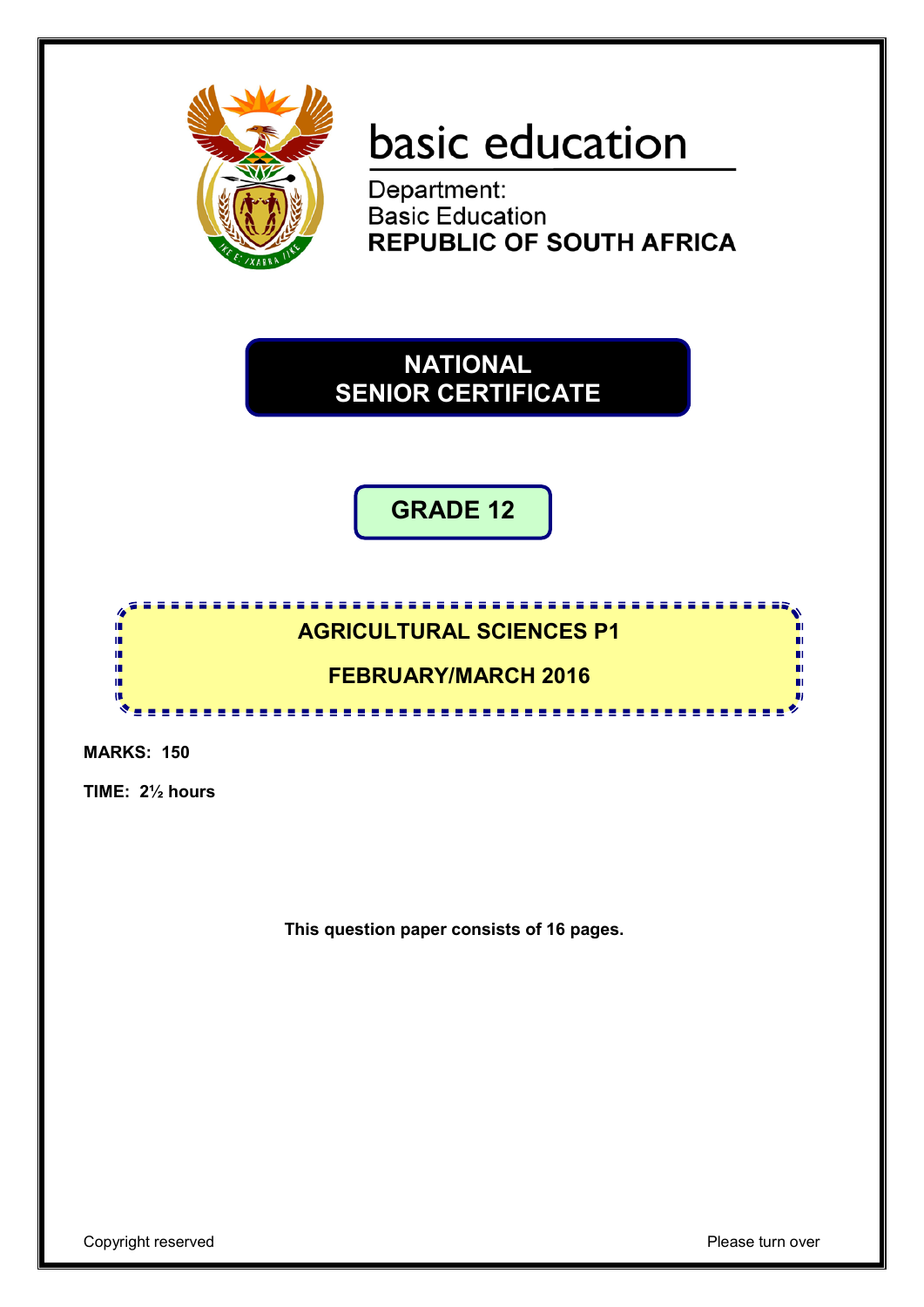#### **INSTRUCTIONS AND INFORMATION**

- 1. This question paper consists of TWO sections, namely SECTION A and SECTION B.
- 2. Answer ALL the questions in the ANSWER BOOK.
- 3. Start EACH question on a NEW page.
- 4. Number the answers correctly according to the numbering system used in this question paper.
- 5. You may use a non-programmable calculator.
- 6. Show all your calculations, including formulae, where applicable.
- 7. Write neatly and legibly.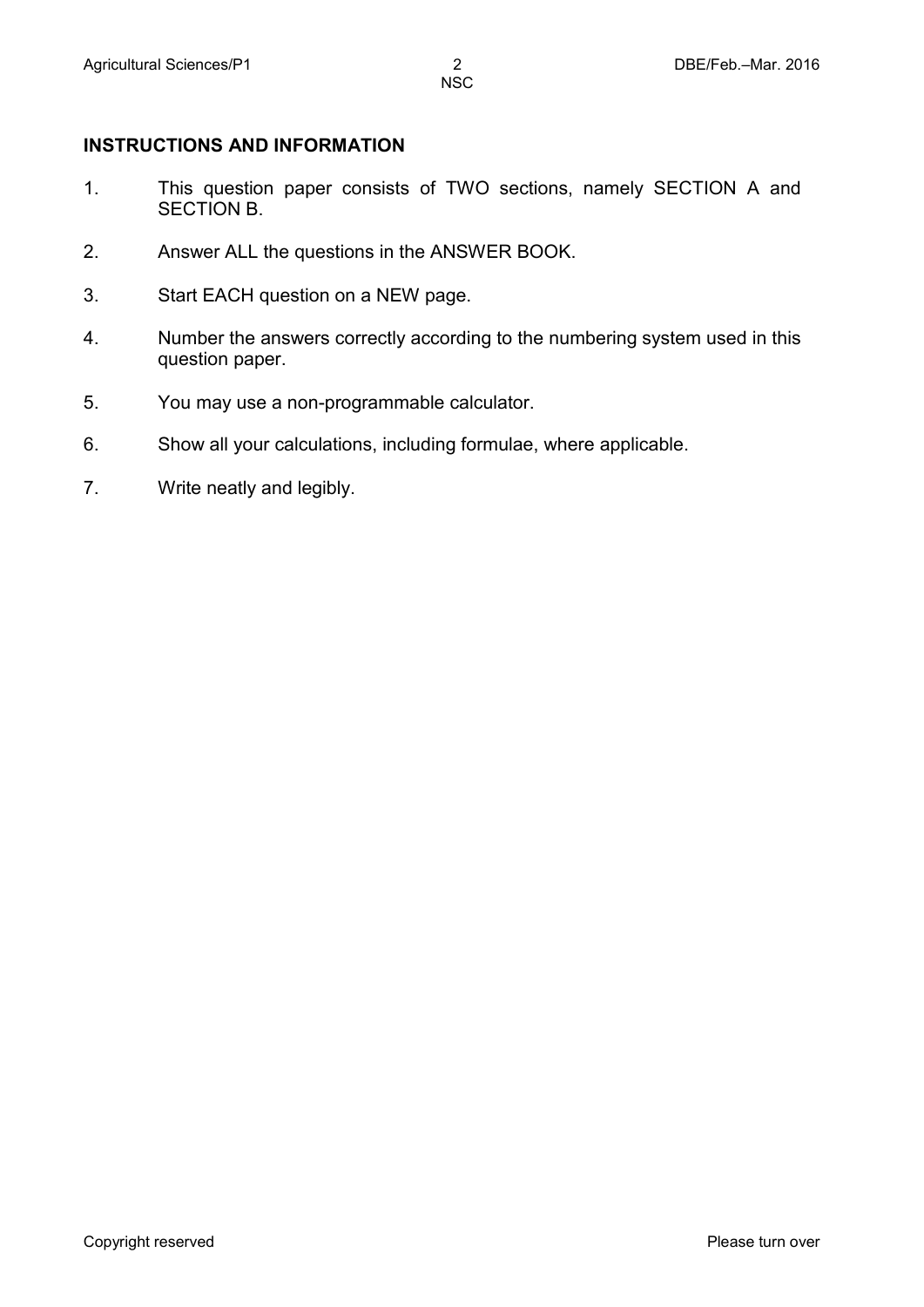#### **SECTION A**

#### **QUESTION 1**

- 1.1 Various options are provided as possible answers to the following questions. Choose the answer and write only the letter (A–D) next to the question number (1.1.1–1.1.10) in the ANSWER BOOK, for example 1.1.11 A.
	- 1.1.1 The biological value (BV) of protein is an index of the protein quality, which is dependent on the ...
		- A nutritive ratio and amino acid content.
		- B amino acid content and the ration in which it occurs.
		- C amino acid content and the softness of the protein.
		- D content of non-essential and essential amino acids.
	- 1.1.2 Papillae in the wall of the rumen serve as ...
		- A heating rods for fermentation of crude fibre.
		- B cooling rods for the synthesis of vitamins.
		- C rods which secrete cellulase to hydrolyse crude fibre.
		- D grinding rods and the drying of feed.
	- 1.1.3 A deficiency of this mineral causes pica in farm animals:
		- A Cobalt
		- B Zinc
		- C Calcium
		- D Phosphorus
	- 1.1.4 The process of alternating contractions and relaxations of the muscles that push food through the alimentary canal:
		- A Eructation
		- B Regurgitation
		- C Peristalsis
		- D Bloating
	- 1.1.5 Which of the following will mostly be used in indigenous farming?
		- (i) Walls built by stacking stones
		- (ii) Movable electrical fencing
		- (iii) Wire fence dividing grazing areas
		- (iv) Kraal made up of sticks

Choose the CORRECT combination:

- A (i) and (ii)
- B (ii) and (iv)
- C  $(i)$  and  $(iv)$
- D (i) and (iii)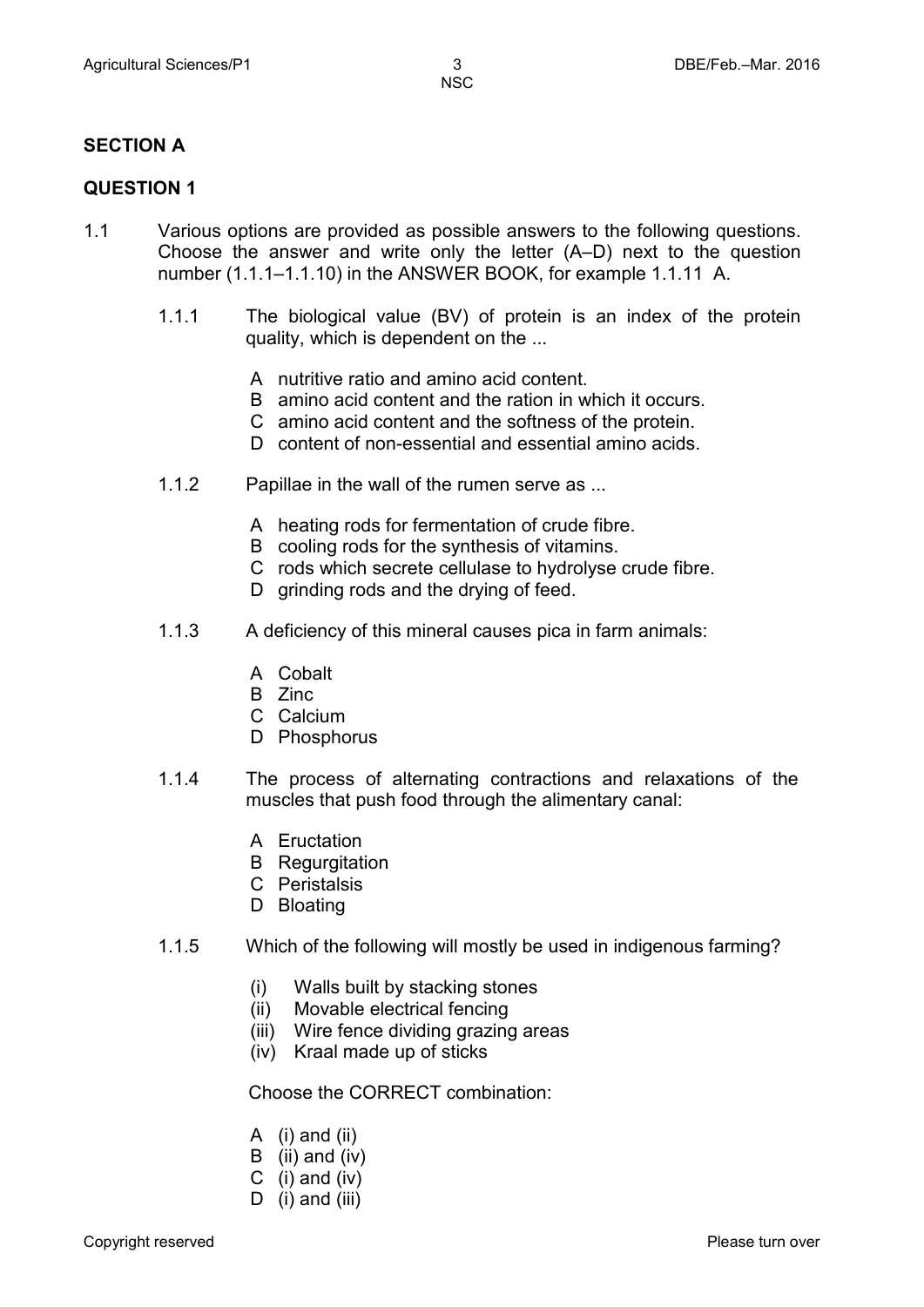- 1.1.6 The best method to handle pigs:
	- (i) Make yourself known quietly and gently to avoid startling the animals.
	- (ii) Throw cold water at them when waking the animals up.
	- (iii) Guide the animals with a plywood board.
	- (iv) Move them from darker to lighter areas with no shadow.

Choose the CORRECT combination:

- A  $(ii)$ ,  $(iii)$  and  $(iv)$
- B  $(i)$ ,  $(ii)$  and  $(iii)$
- C  $(i)$ ,  $(iii)$  and  $(iv)$
- D (ii), (iii) and (iv)
- 1.1.7 The following applies to Newcastle disease:
	- (i) A viral disease
	- (ii) Affects poultry of all ages
	- (iii) Leads to heart and kidney failure
	- (iv) No treatment for infected animals

Choose the CORRECT combination:

- A (i) and (ii)
- B (i), (ii) and (iv)
- C (ii), (iii) and (iv)
- D All the above-mentioned
- 1.1.8 The foetus is surrounded by three layers while attached to the uterus. What is the correct sequence of the layers from the inner to the outer layer?
	- A Amnion, allantois and chorion
	- B Chorion, amnion and allantois
	- C Allantois, chorion and amnion
	- D Amnion, chorion and allantois
- 1.1.9 WHICH ONE of the statements below with regard to the normal lactation of dairy cows is INCORRECT?
	- A When the milk yield is at its highest, butterfat is at its lowest.
	- B The higher the crude fibre content in a feed, the higher the butterfat content.
	- C Milk production drops before drying up.
	- D Feed with a lower fibre content produces milk with a low butterfat content.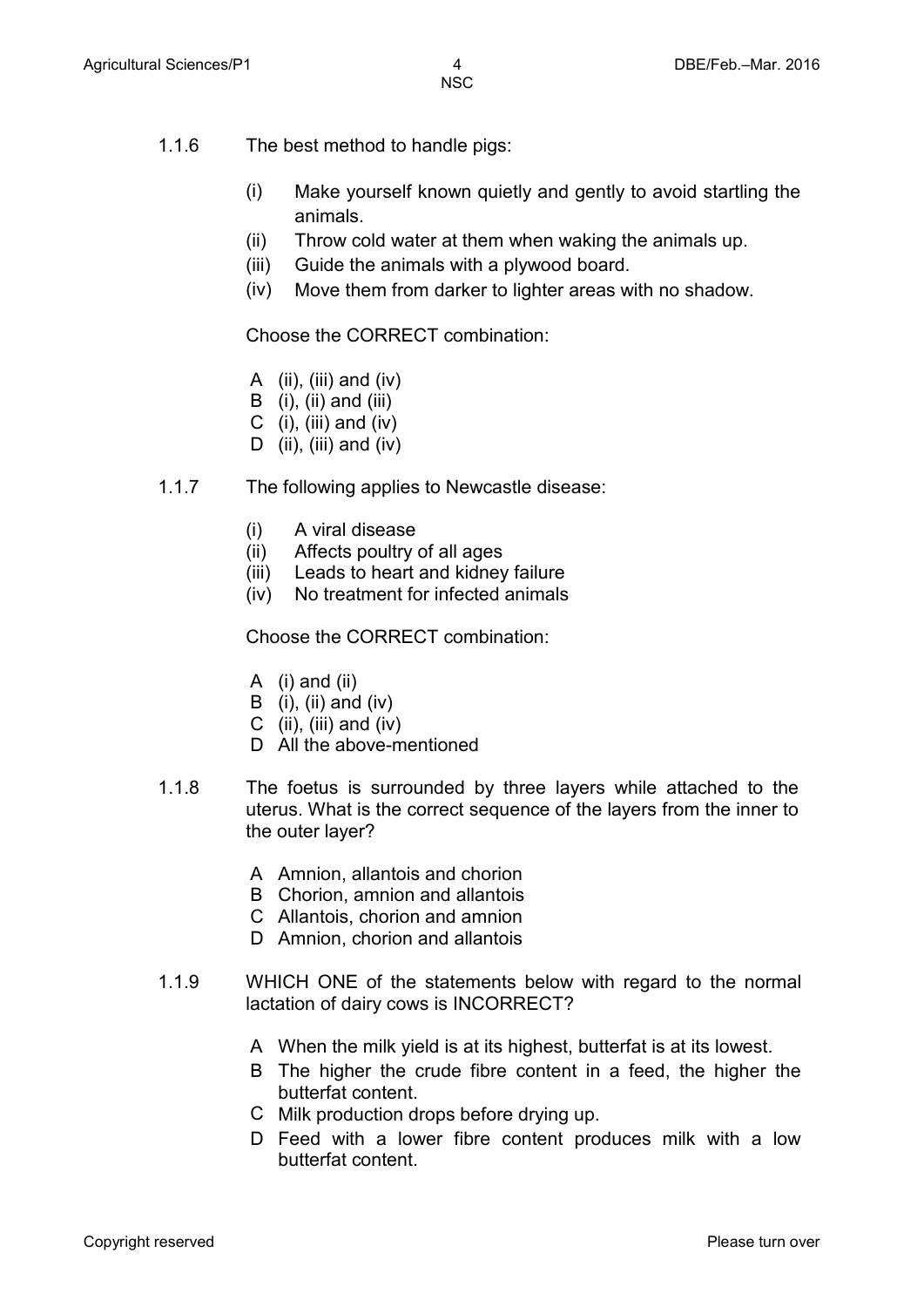- 1.1.10 The average length of the oestrus period of a cow is ... hours.
	- A 24
	- B 8
	- C 12<br>D 18
	-

D 18 (10 x 2) (20)

1.2 Indicate whether each of the descriptions in COLUMN B applies to **A ONLY**, **B ONLY**, **BOTH A AND B** or **NONE** of the items in COLUMN A. Write **A only**, **B only**, **both A and B** or **none** next to the question number (1.2.1–1.2.5) in the ANSWER BOOK, for example 1.2.6 B only.

|       |       | <b>COLUMN A</b>  | <b>COLUMN B</b>                                                               |  |  |  |  |
|-------|-------|------------------|-------------------------------------------------------------------------------|--|--|--|--|
| 1.2.1 | $A$ : | Oatmeal          | Contains a small percentage of total<br>digestible nutrients and a high crude |  |  |  |  |
|       | B:    | Oats straw       | fibre content                                                                 |  |  |  |  |
| 1.2.2 | A:    | <b>Halter</b>    |                                                                               |  |  |  |  |
|       | B:    | Electric prodder | Animal handling equipment                                                     |  |  |  |  |
| 1.2.3 | $A$ : | Foot bath        | The tick control method where an                                              |  |  |  |  |
|       | B:    | Spray dip        | animal is completely immersed in a<br>dipping tank                            |  |  |  |  |
| 1.2.4 | А:    | Embryo transfer  | The aim of this process is to improve                                         |  |  |  |  |
|       | B:    | Nuclear transfer | and preserve the genetic potential of<br>the herd                             |  |  |  |  |
| 1.2.5 | $A$ : | Cryptorchidism   | One of or both the testes do not<br>descend into the scrotum and remain       |  |  |  |  |
|       | B:    | Hypoplasia       | in the abdominal cavity                                                       |  |  |  |  |
|       |       |                  | (5 x 2)                                                                       |  |  |  |  |

(10)

- 1.3 Give ONE word/term for each of the following descriptions. Write only the word/term next to the question number (1.3.1–1.3.5) in the ANSWER BOOK.
	- 1.3.1 A fat-soluble vitamin produced by rumen microbes in ruminant animals
	- 1.3.2 The disease in farm animals, caused by a virus, that leads to aggressive behaviour, frequent bellowing, excessive salivation and paralysis
	- 1.3.3 The action taken to boost the immune systems of farm animals to prevent them from becoming sick
	- 1.3.4 The stage of pregnancy characterised by cell differentiation into tissues, organs and systems
	- 1.3.5 The hormone released when the udder is washed prior to milking a  $c$ ow (5 x 2) (10)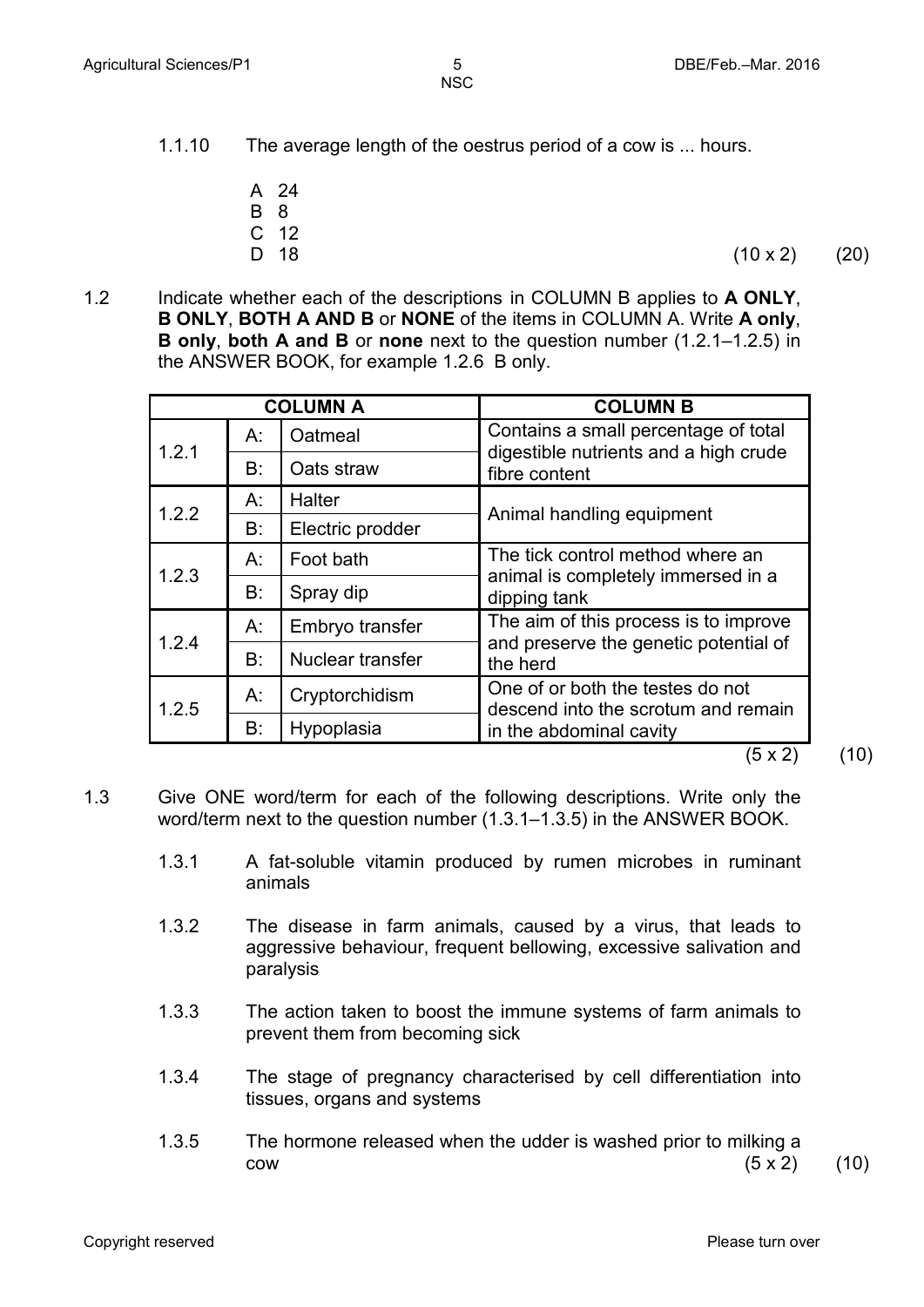- 1.4 Change the UNDERLINED WORD(S) in each of the following statements to make them TRUE. Write only the answer next to the question number (1.4.1–1.4.5) in the ANSWER BOOK.
	- 1.4.1 Hay is produced when a green crop is kept under anaerobic conditions for fermentation and development of lactic acid.
	- 1.4.2 Parakeratosis is caused by a deficiency of copper.
	- 1.4.3 Feed flow is a method used to work out the exact quantities of two feeds to be included in a feed mixture to supply the required value.
	- 1.4.4 Tapeworm is an internal parasite that affects the livers of sheep.
	- 1.4.5 Twin lambs developing from a single zygote, are referred to as freemartin twins.  $(5 \times 1)$  (5)

#### **TOTAL SECTION A: 45**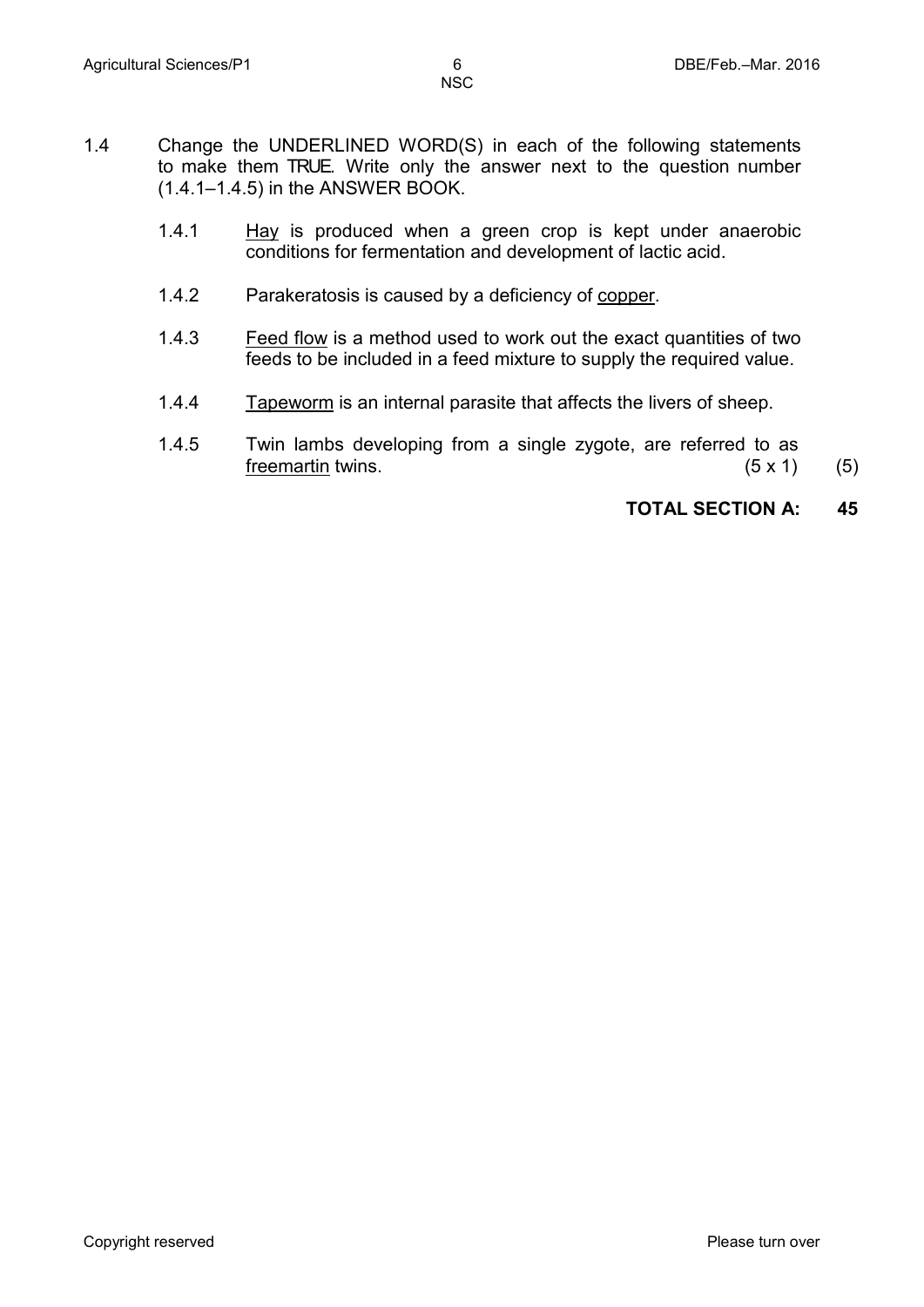#### **SECTION B**

## **QUESTION 2: ANIMAL NUTRITION**

Start this question on a NEW page.

2.1 The diagram below shows the alimentary canal of a farm animal.



| 2.1.1 Identify parts $A$ , $D$ and $E$ . |  |
|------------------------------------------|--|
|                                          |  |

- 2.1.2 Name TWO ways in which part **C** is adapted to perform its function. (2)
- 2.1.3 Identify part **B** and estimate the pH of its contents. (2)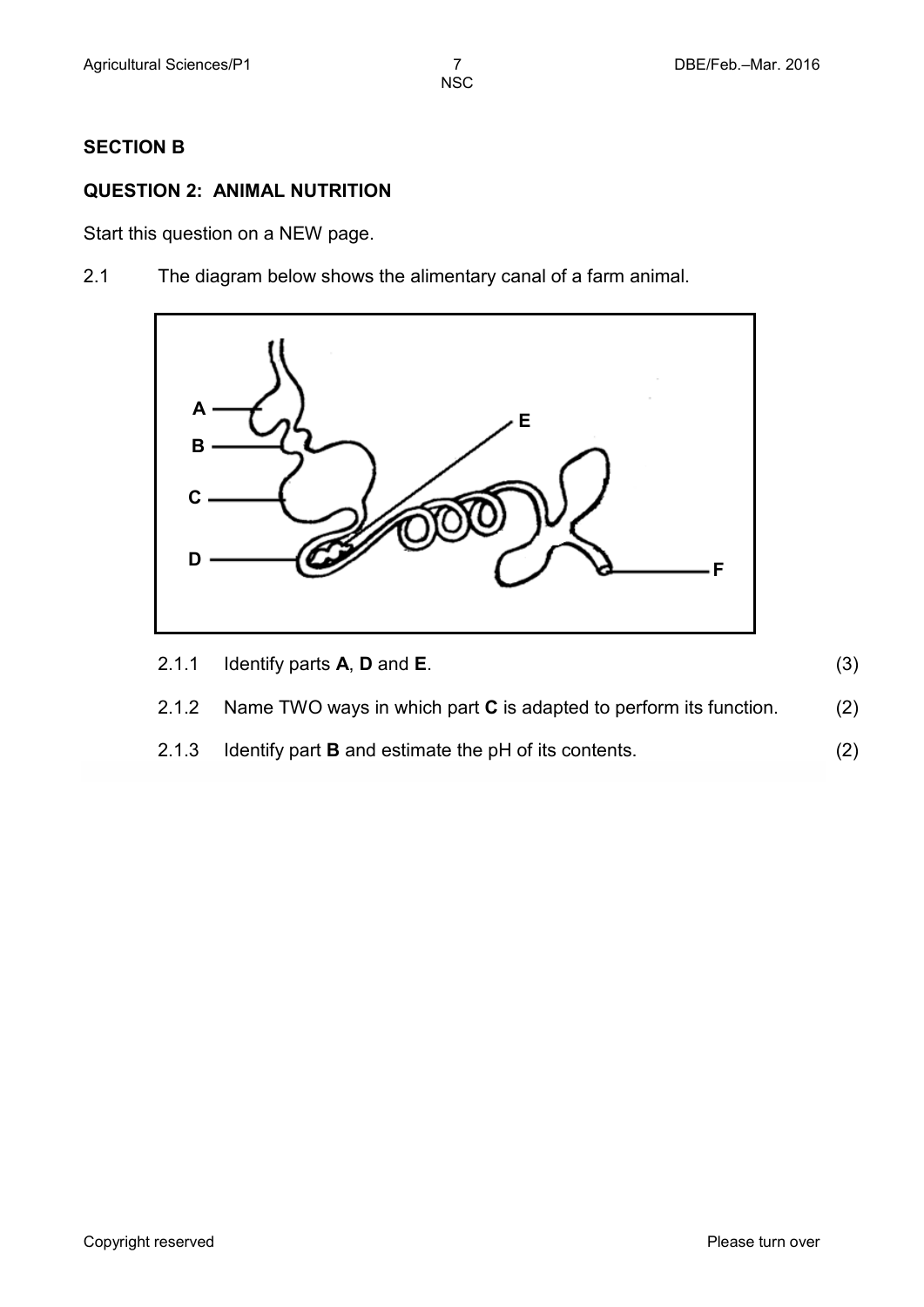- 
- 2.2 Below is a schematic representation of the components of feeds.



- 2.2.1 Identify the substances represented by **A**, **B** and **C**. (3)
- 2.2.2 Distinguish between an *oil* and a *fat*. (2)

### 2.2.3 State the end product of digestion of the following in pigs:

- (a) Carbohydrate
- (b) Protein
- 2.3 The table below is a fodder flow programme for a period of one year.

| <b>CRITERIA</b>                  | (tha)<br>Yield | Area<br>(ha) | ミ<br>$\boldsymbol{\epsilon}$ | Aug<br>$\mathbf{\hat{E}}$ | Sep<br>$\mathbf{\hat{e}}$ | <b>Oct.</b><br>$\mathbf{t}$ | $\sum_{i=1}^{N}$<br>$\boldsymbol{\hat{E}}$ | Dec.<br>$\mathbf{t}$ | _<br>ວິສ<br>$\mathbf{t}$ | Feb.<br>$\mathbf{\hat{E}}$ | Mar.<br>$\boldsymbol{\epsilon}$ | j<br>√⊕                  | VeW<br>$\boldsymbol{\widehat{E}}$ | $\overline{5}$<br>Ð | Total<br>$\mathbf{t}$<br>Σď |
|----------------------------------|----------------|--------------|------------------------------|---------------------------|---------------------------|-----------------------------|--------------------------------------------|----------------------|--------------------------|----------------------------|---------------------------------|--------------------------|-----------------------------------|---------------------|-----------------------------|
| Veld supply                      | 4              | 25,5         |                              |                           |                           | 10                          | 12                                         | 20                   | 20                       | 15                         | 13                              | 12                       |                                   |                     | A                           |
| Forage/<br><b>Millet</b>         | 10             | 30           |                              |                           |                           |                             | 30                                         | 30                   | 38                       | 39                         | 43                              | 44                       | 44                                |                     | 300                         |
| Lucern                           | 15             | 19,6         | 40                           | 35                        | 54                        | 46                          | 17                                         | 30                   | 20                       | 10                         | $\overline{\phantom{0}}$        | $\overline{\phantom{a}}$ | 10 <sup>°</sup>                   | 32                  | В                           |
| <b>TOTAL</b><br><b>FEEDS</b>     |                |              | 40                           | 35                        | 54                        | 56                          | 59                                         | 80                   | 78                       | 64                         | 56                              | 56                       | 54                                | 32                  |                             |
| Livestock<br>feed<br>requirement |                |              | 63                           | 65                        | 66                        | 60                          | 56                                         | 56                   | 49                       | 49                         | 49                              | 49                       | 54                                | 59                  |                             |
| <b>SHORTAGE</b>                  |                |              | 23                           | 30                        | C                         | 4                           |                                            |                      |                          |                            |                                 |                          | $\overline{\phantom{0}}$          | 27                  |                             |
| <b>SURPLUS</b>                   |                |              |                              |                           |                           |                             | 3                                          |                      |                          | 15                         | 7                               | 7                        | -                                 |                     |                             |
|                                  |                |              |                              |                           |                           |                             |                                            | D                    | Е                        |                            |                                 |                          |                                   |                     |                             |

- 2.3.1 Calculate the difference between the feed requirements and the available feed for September and January. (2)
- 2.3.2 Calculate the total dry matter (DM) available for **B**. (2)
- 

(1)

(1)

2.3.3 Deduce, from the table, the month when the veld supplied 15 tons of fodder. (1)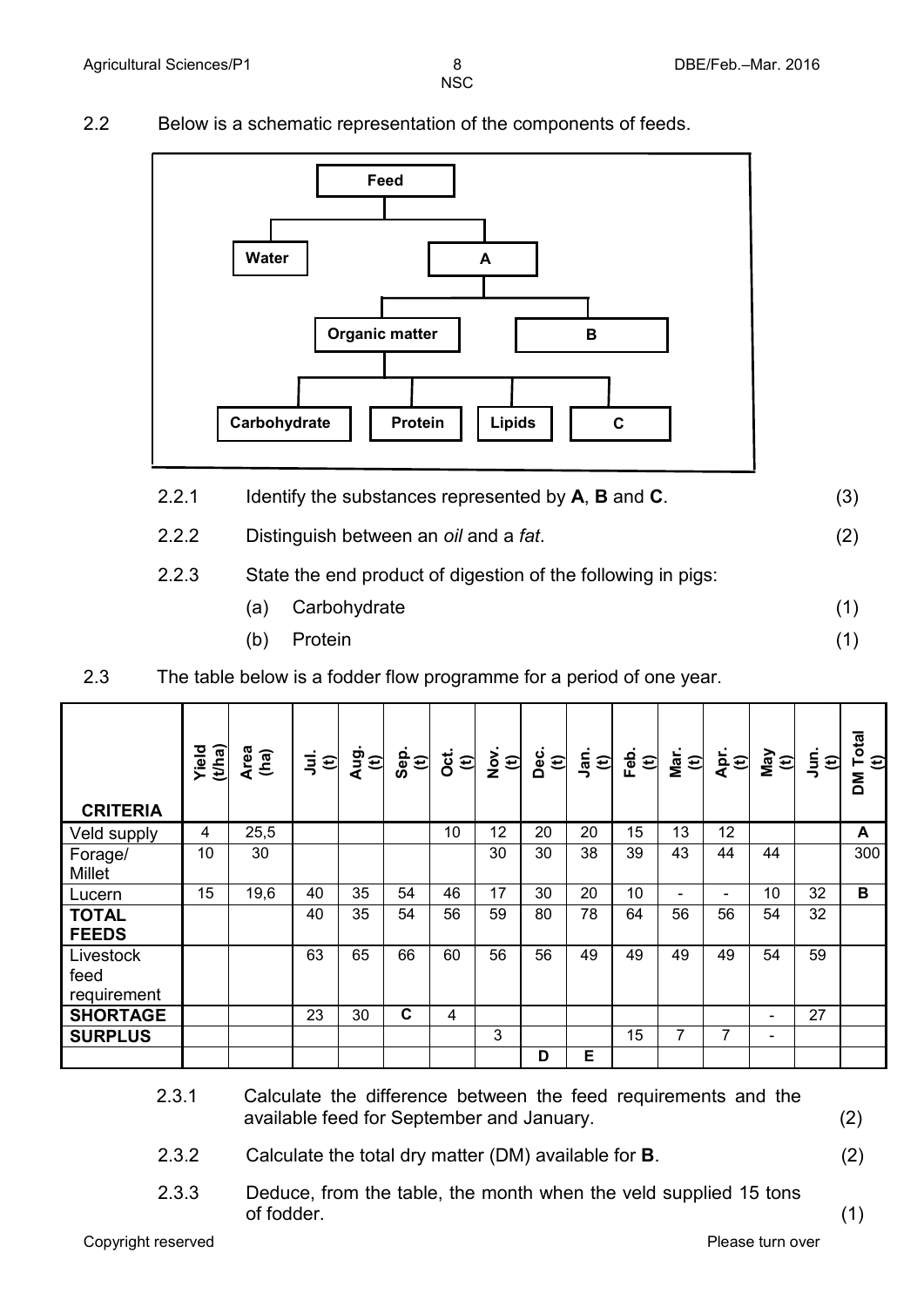- 2.4 A total of 2,5 kg of green lucerne with a moisture content of 60% was given to an animal. The animal excreted 0,255 kg of dry matter in the faeces.
	- 2.4.1 Determine the co-efficient of digestibility of the green lucerne. (5)
	- 2.4.2 State the specific nutrient that best fits each of the following descriptions:
		- (a) A micronutrient which occurs in green leafy feeds needed for the transportation of oxygen and carbon dioxide in the body fluids of animals (1)
		- (b) The mineral that is essential for the formation of vitamin  $B_{12}$ (1)
		- (c) A vitamin that is responsible for healthy skin, hair and connective tissue (1)
		- (d) The mineral that prevents milk fever and fragile bones in dairy cows (1)
	- 2.5 The table below represents the laboratory results of THREE feeds.

| <b>FEED</b> | <b>TDN (%)</b> | DP $(%)$ | <b>NR</b> |
|-------------|----------------|----------|-----------|
|             |                |          | $\cdot$ 6 |
|             | '5             | h        |           |
|             |                |          | ۰o        |

- 2.5.1 Calculate the nutritive ratio (NR) of feed **2**. (3) 2.5.2 Recommend a feed (1, 2 or 3) for milk production in a dairy herd. (1) 2.5.3 Give ONE reason for the answer to QUESTION 2.5.2. (1)
- 2.5.4 Refer to the table and identify the cheapest feed. (1)
- 2.5.5 Motivate the answer to QUESTION 2.5.4. (1)
	- **[35]**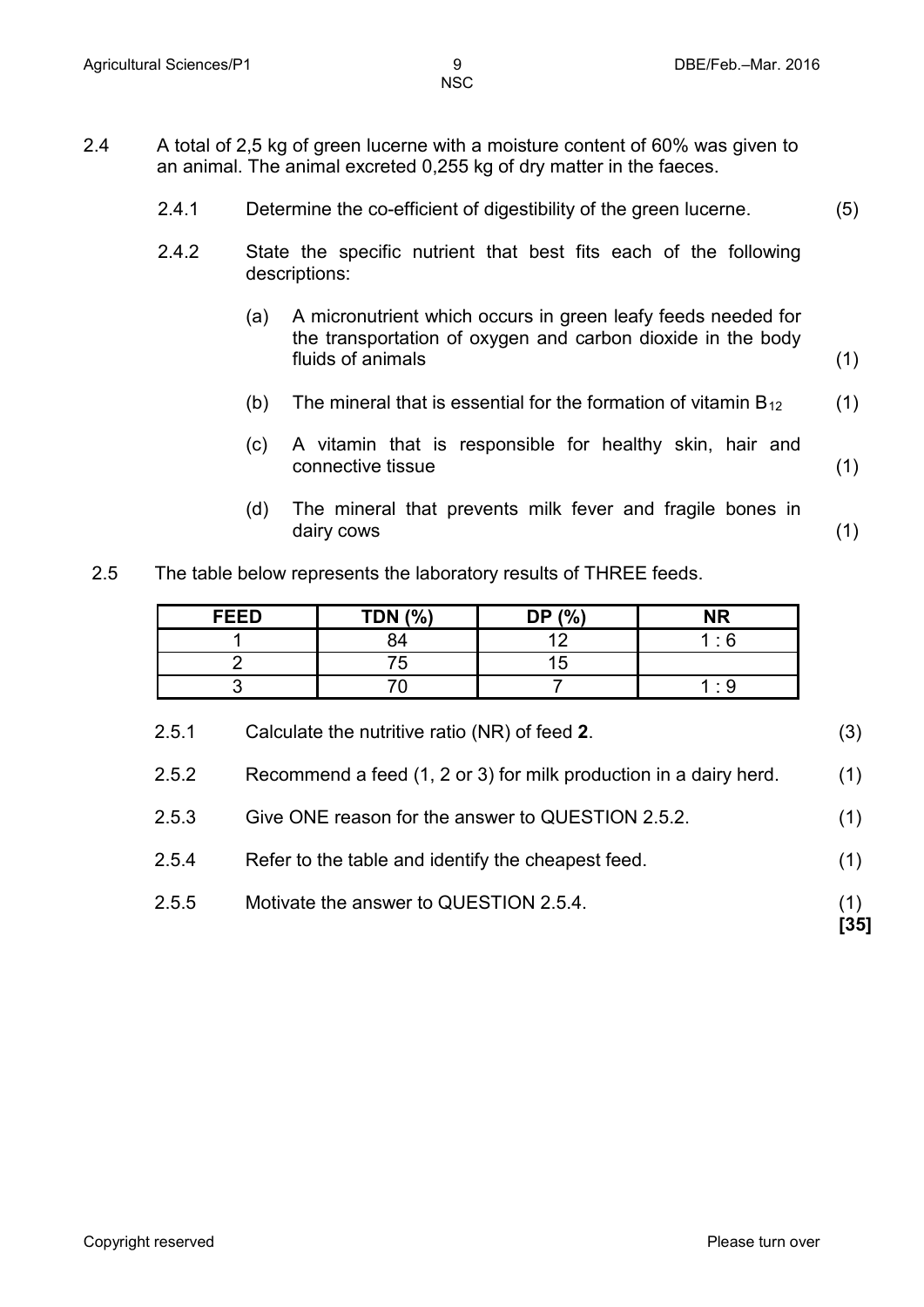#### **QUESTION 3: ANIMAL PRODUCTION, PROTECTION AND CONTROL**

Start this question on a NEW page.

3.1 The picture below indicates a proper housing structure for broiler production.



- 3.1.1 Name TWO requirements of the roofing material in order to regulate temperature in the above housing structure. (2)
- 3.1.2 Besides roofing material, suggest TWO other ways in which temperature can be regulated in this broiler production enterprise. (2)
- 3.1.3 Name the best orientation of the broiler house in South Africa and give a reason for the answer. (2)
- 3.1.4 Give TWO reasons for the use of part **A** in the above housing structure. (2)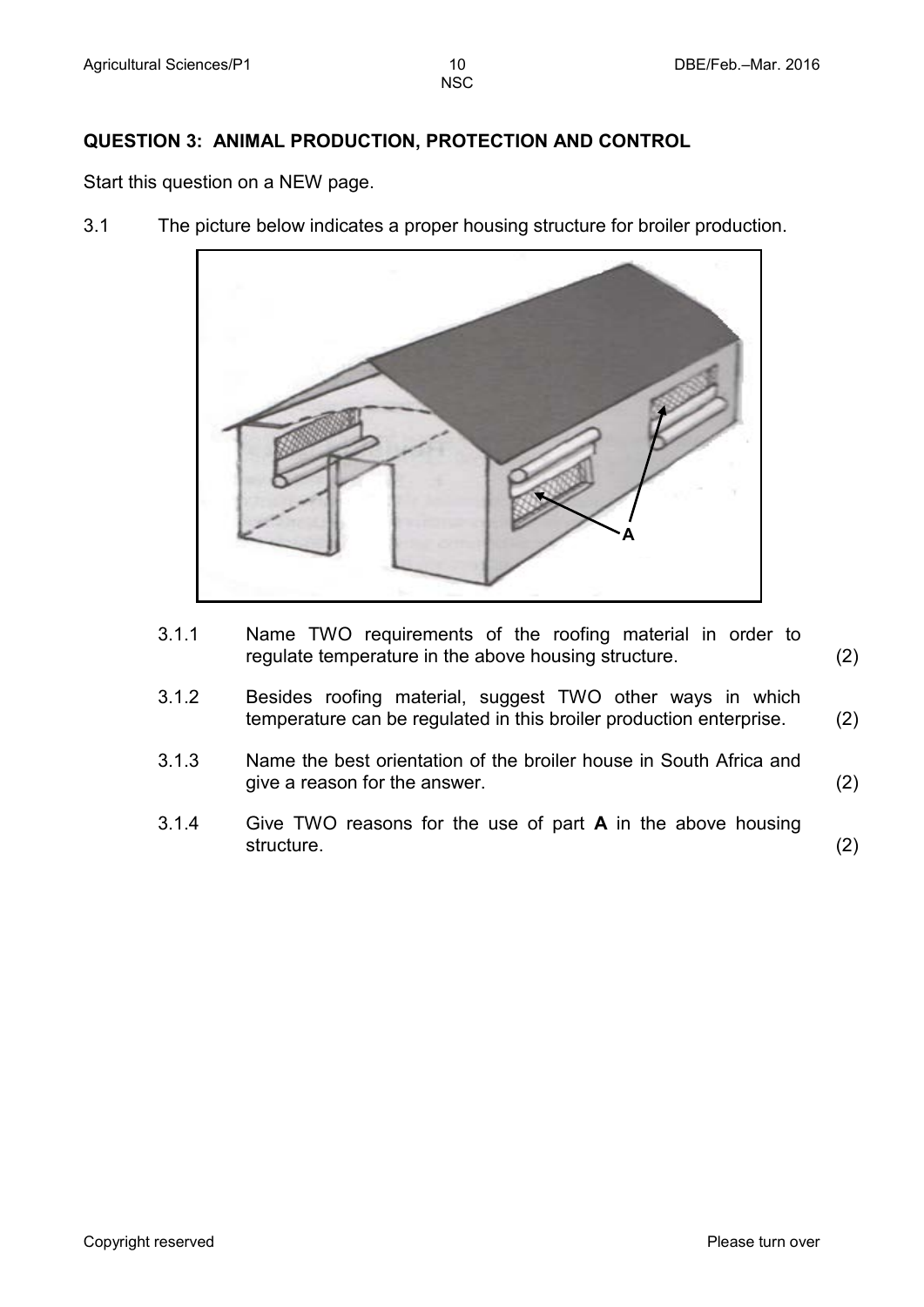3.2 Shelters are used in both intensive and extensive farming systems. Besides protecting animals against unfavourable weather conditions and wild animals, they are a means of preventing stock theft and warding off pests in certain situations.

> Shelters could take the form of planting trees, building kraals or concrete wall structures covered with roofing sheets.

> Animals exposed to unfavourable weather conditions tend to use up more energy, particularly at very low temperatures.

- 3.2.1 Refer to the scenario above and name TWO forms of shelters that could be used by indigenous farmers. (2)
- 3.2.2 Identify THREE adverse consequences that a complete lack of shelters will have on an extensive farming enterprise. (3)
- 3.2.3 Give a reason why animals that are exposed to very low temperatures tend to use up more energy. (1)
- 3.3 The schematic representation below shows the life cycles of two external parasites (ticks **A** and **B**).



- 3.3.1 Refer to the graph above and indicate how long it will take the eggs of tick **A** to hatch.(1)
- 3.3.2 Both ticks (**A** and **B**) have long mouth parts. Give TWO reasons why this is to the disadvantage of cattle. (2)
- 3.3.3 Give TWO reasons why livestock farmers should prevent an infestation of parasites on livestock. (2)
- 3.3.4 The best method to control ticks is to destroy adult ticks before the eggs are laid. State TWO reasons why it would be difficult to control the numbers of tick **B**. (2)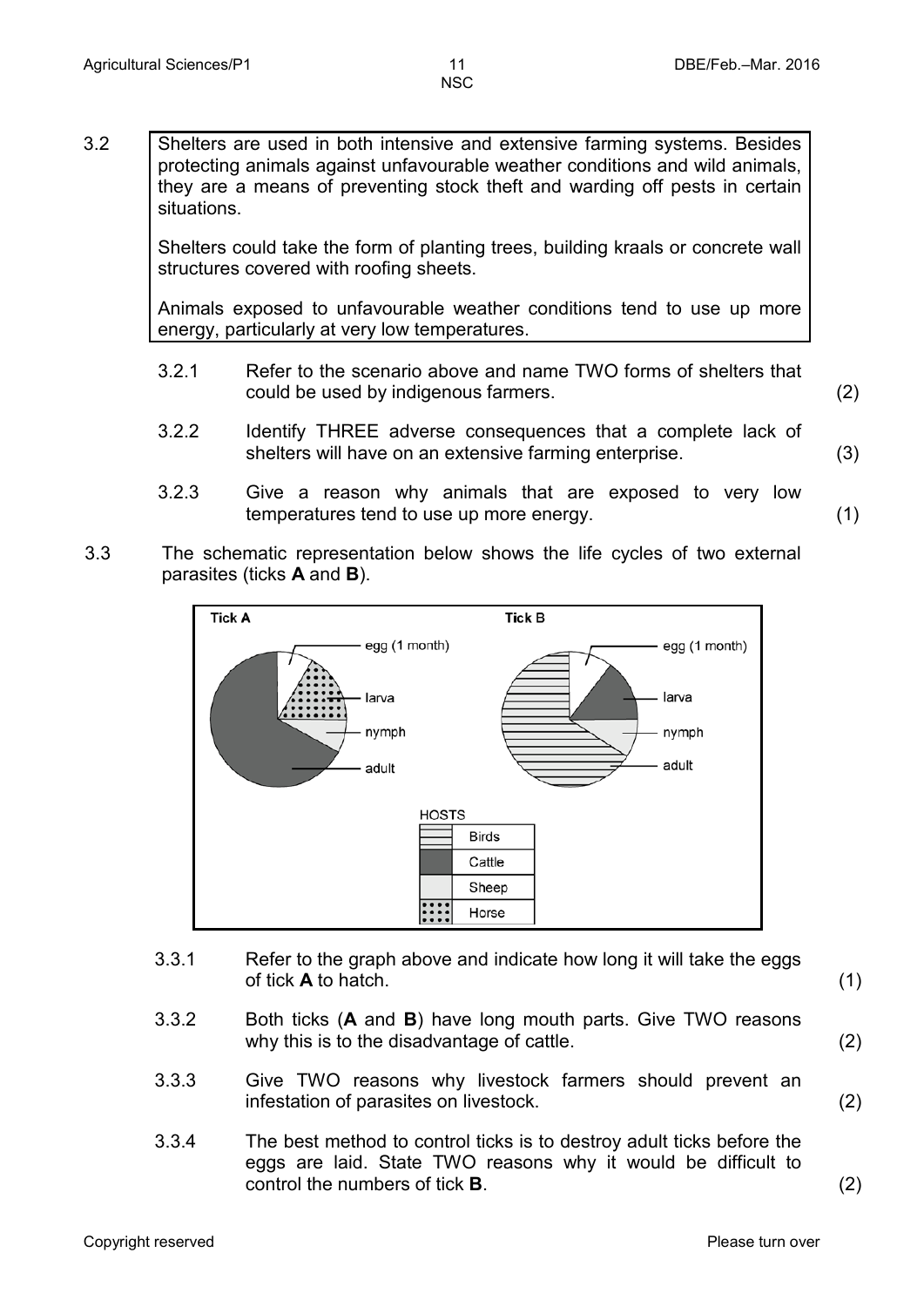- 3.4 The South African government plays an important role in the regulation of farming practices. It ensures quarantine services and control measures regarding the import and export of animals. They also conduct research and provide veterinary services.
	- 3.4.1 Indicate THREE types of animal health research done at the Veterinary Institute.(3)
	- 3.4.2 What is the purpose of a quarantine station? (2)
	- 3.4.3 Besides the roles mentioned in the above extract, name TWO other roles performed by the state to protect the South African animal industry. (2)
- 3.5 The table below shows the temperature requirements of different farm animals.

| <b>FARM ANIMAL</b> | <b>LOWER CRITICAL</b><br><b>TEMPERATURE</b> | <b>OPTIMUM</b><br><b>TEMPERATURE</b><br>یں |
|--------------------|---------------------------------------------|--------------------------------------------|
| Cow                |                                             |                                            |
| Calf               | 10                                          | 15                                         |
| Piglet             | 20                                          | 27                                         |
| Layer              |                                             | 12                                         |
| <b>Broiler</b>     | 15                                          | 18                                         |

- 3.5.1 Use the data in the above table and draw a bar graph to indicate the lower critical temperature and the optimum temperature requirements of the farm animals. (6)
- 3.5.2 Which farm animal in the graph has the highest optimum temperature requirement? (1)

**[35]**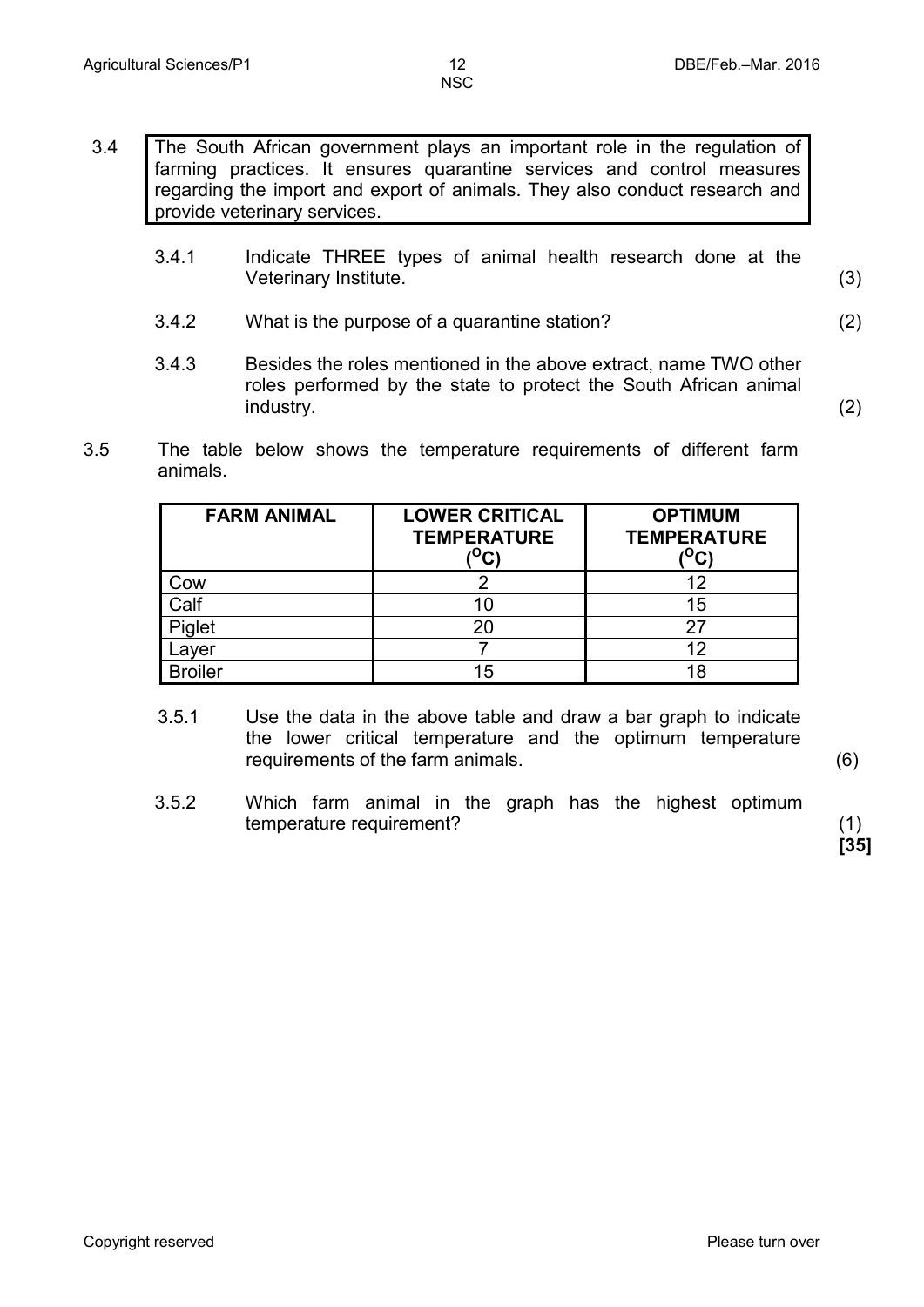#### **QUESTION 4: ANIMAL REPRODUCTION**

Start this question on a NEW page.

4.1 The chart below illustrates the stages of the oestrus cycle of a cow.



4.1.1 Write down the letter (A–D) of the stage where the following takes place:

|       | (a) | Increased vaginal and cervical mucus production                             | (1) |
|-------|-----|-----------------------------------------------------------------------------|-----|
|       | (b) | Rapid growth of follicles                                                   | (1) |
|       | (c) | Corpus luteum regresses if no fertilisation occurred                        | (1) |
| 4.1.2 |     | The levels of two hormones change during stage C. Name the<br>hormone that: |     |
|       | (a) | Starts to decrease from a higher to a lower level                           | (1) |
|       | (b) | Reaches its highest level                                                   | (1) |
| 4.1.3 |     | Give the role of the hormone in QUESTION 4.1.2(b).                          | (1) |
| 4.1.4 |     | Name the stage of the oestrus cycle represented by <b>B</b> .               | (1) |
|       |     |                                                                             |     |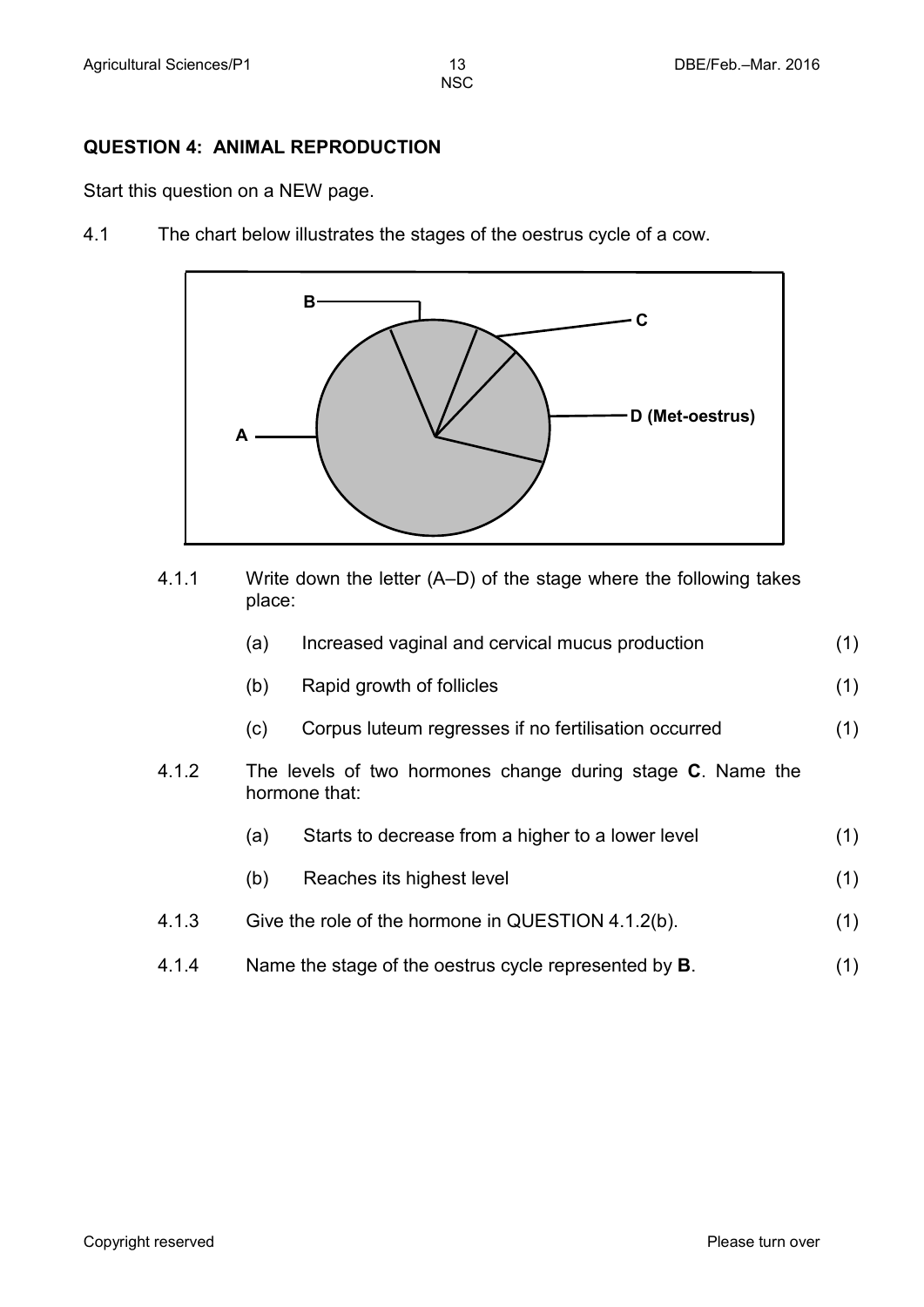4.2 The diagram below represents the female reproductive system.



4.2.1 Write down the letter (A–G) of the structure where semen will be deposited:

|       | (a) | Under natural mating conditions                                   | (1) |
|-------|-----|-------------------------------------------------------------------|-----|
|       | (b) | With artificial insemination (AI)                                 | (1) |
| 4.2.2 |     | Write down the letter $(A-G)$ and the name of the structure that: |     |
|       | (a) | Captures the ripe follicle after ovulation                        | (2) |
|       | (b) | Serves as a site for fertilisation                                | (2) |
| 4.2.3 |     | Explain the term ovulation.                                       | (2) |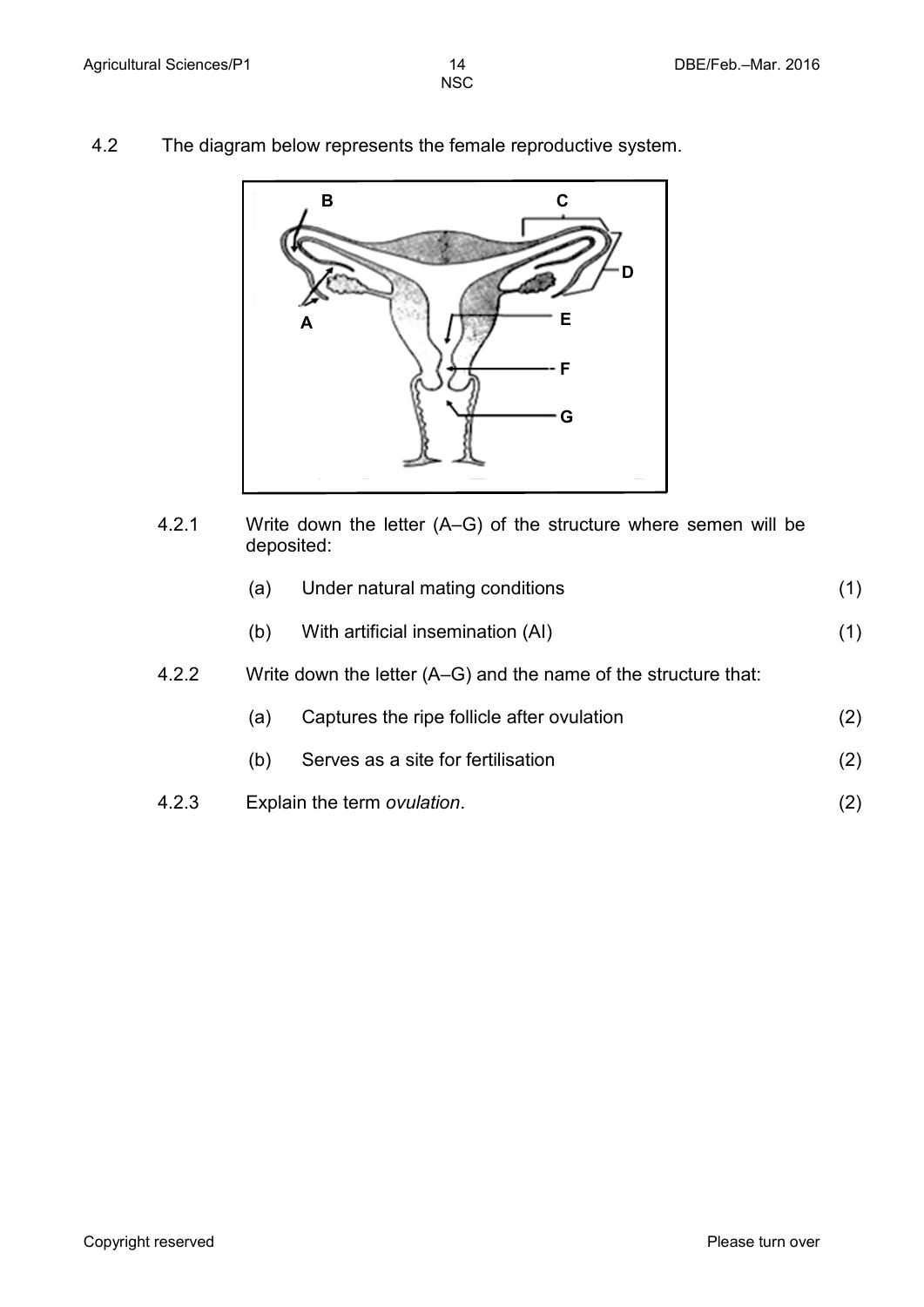- 
- 4.3 The diagram below represents the process of spermatogenesis.



4.3.1 Refer to the above diagram and identify the type of cell division that occurs when cell **A** divides into the cells at **B**. Motivate the answer. (2)

| 4.3.2 | State the stages of spermatogenesis represented by C and D |     |
|-------|------------------------------------------------------------|-----|
|       | respectively.                                              | (2) |

- 4.3.3 Name the part of the testes where the process of spermatogenesis takes place. (1)
- 4.3.4 Name the part of the reproductive organ where the spermatozoa achieve mobility. (1)
- 4.3.5 What is the similarity between *spermatogenesis* and *oogenesis*? (1)